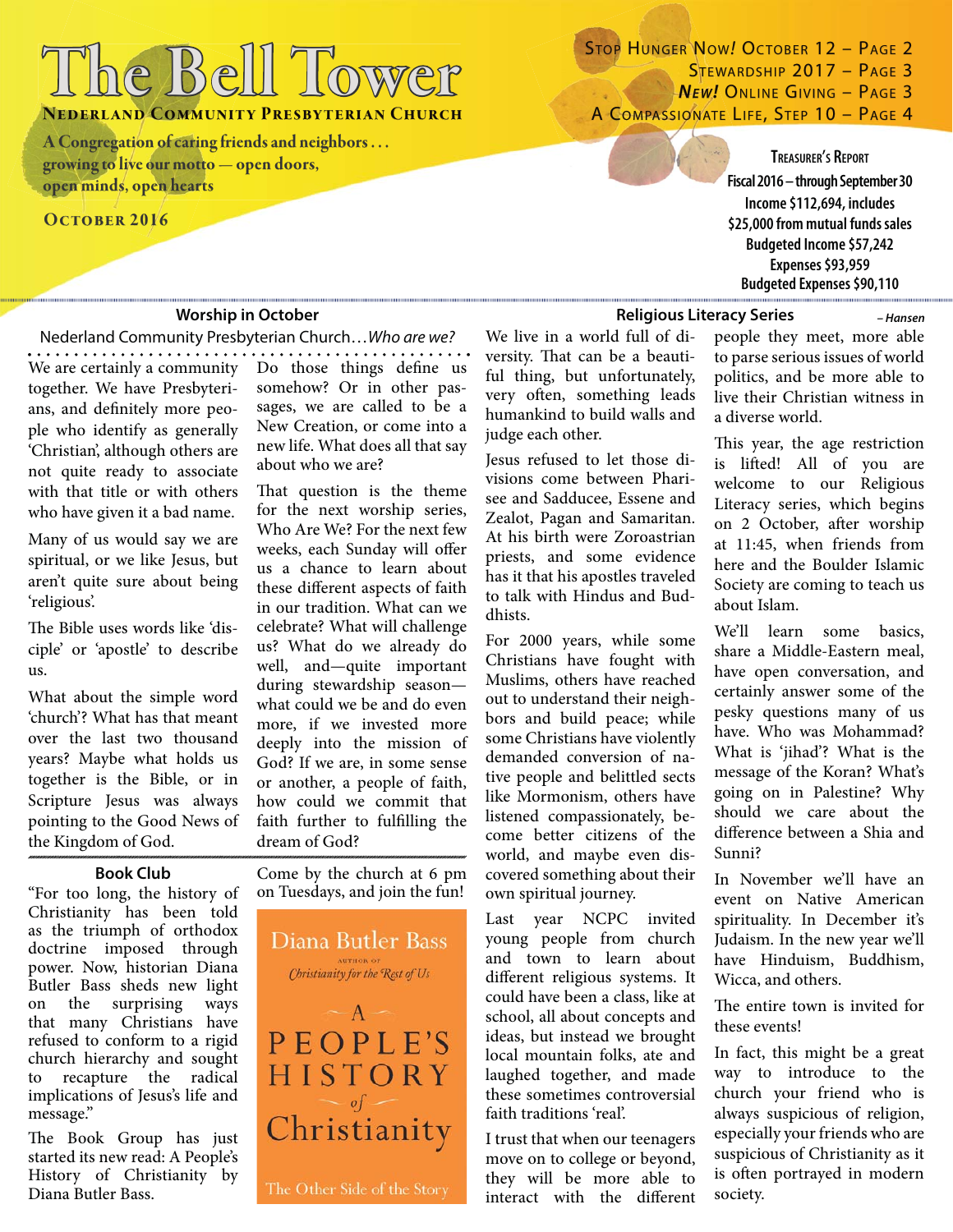### **Children and Youth hildren Mission**

A place for news, reports and updates on our church youth AND a place for our youth to let folks know what's happening, what's needed, your concerns. Let your Voice be heard!!

### **Children's Ministry**

Our new Childcare Director, Sara Sandstrom-Kobi, is all settled. She's meeting our kids, teaching lessons, and building relationships. But she needs help!

We have a larger group of children than any time in recent memory, so we are asking for volunteers to sign up for one week a month: at the least to help with the kids' transition from their worship storytime to childcare, but also to help Sara if there are more children than it's safe for one person to care for.

Please talk to Hansen or Aimee, if you could be such a helper.



**Word in Story — Take a Hike**

#### **Deacons**

The Deacons care for our congregation and community in many ways.

One way is by bringing meals to people in need. But there are only a few of them, and a whole bunch of you who can cook!

So, if you would be willing, once in a while, to make a meal for someone who is sick, please tell Tricia Stiefer or David Ford to put you on the list, and the Deacons will get in touch when it is needed.

### **October Birthdays**

- 10 BG Brooks
- 14 Bob Rhoads
- 18 Jack Filer
- 19 Jeremy Tomlinson
- 27 John Stinton

The Community Tool Box is a free, online resource for those working to build healthier communities and bring about social change. It offers thousands of pages of tips and tools for taking action in communities. **(See page 4)**

### **Mission Team** *– Dennis Whalen*

The Food Pantry and Clothing Closet will be working jointly with the Nederland Police to enforce the city's no littering laws hopefully to stop the dumping of 'trash' at the Clothing Closet — that is, stop the dumping of non clothing items which has been a major problem for the Clothing Closet for the past several years.

Just about everything imaginable has been dumped outside the Clothing Closet including, for example, couches, old computers, and bedding you wouldn't want your pet to use. Addressing the proper disposal of these items has required considerable extra time and effort for our volunteers that is not focused on helping our clients.

Both the Food Pantry and Canyon Cares have requested funding help from Gilpin County and the Nederland Board Of Trustees. Approximately 25% of the Food Pantry and Clothing Closet clients are from Gilpin County. In addition, thanks to a meeting with Gilpin County Human Services representatives, they stated a willingness to have a representative at the Community Center when the Food Pantry is open.

Work is underway with the Mountain Human Services Collaborative to submit a grant for additional funding for the Mountain Resource person who, currently funded at 10 hours/week, is is extremely overworked and unable to address all the needs within the Peak To Peak community.

After reviewing the number of people served during the Cold Springs fire when the Food Pantry was located at the shelter located at the Nederland High School, it was determined that the Food Pantry served approximately 250 people per day. This included those evacuated, others stopping in to get the most recent information, fire fighters, and other volunteers.

The Food Pantry is altering it's policy for local clients now allowing them to come to the Food Pantry more than once a month. This change is being made in response to the huge increase in housing costs in the Peak To Peak area and will, hopefully, help people to have something to eat while still keeping a roof over their head.

The Health and Human Services Fair will be on Nov. 12. This is when the Emergency Family Assistance Associations distributes Thanksgiving boxes and various health and human service organizations provide representatives and information.

In addition free flu shots have been provided thanks to Dr. Camarata. Also, this year will include a Channel 9 "express" Health Fair that will provide a BP check and blood draw.

In future years it's expected the November Health and Human Services Fair will be combined with the full Channel 9 Health Fair, replacing the one that's been held in the Spring in past years.

On Dec. 10 Holiday Boxes and clothes will be provided by the Food Pantry and Clothing Closet, along with toys. Thanks to a donations from the Emergency Family Assistance Association we expect to have an abundance of toys for this year.



Last August the church raised enough money to gather with the community to pack over 10,000 meals for children

This year we are aiming at 11,000 healthy, tasty meals for children in need! The **Stop Hunger Now** packing session will be Wednesday 12 October, 6:30 at the Teens Inc gym. Whether you are 3 or 93, you can be a helper! It's fun and a great way to introduce your neighbors to the church.

Meals are usually directed toward schools, so that families are encouraged to send their children for an education.

And where else can you get your hands on international outreach, without flying somewhere? The event should take about two hours, with some set-up and clean-up on either side.

Talk to Hansen if you are interested in joining us, or if you want to donate to 17,000 in 2017!

> **October Anniversary** 26<sup>th</sup> Jim & Judy Hubbard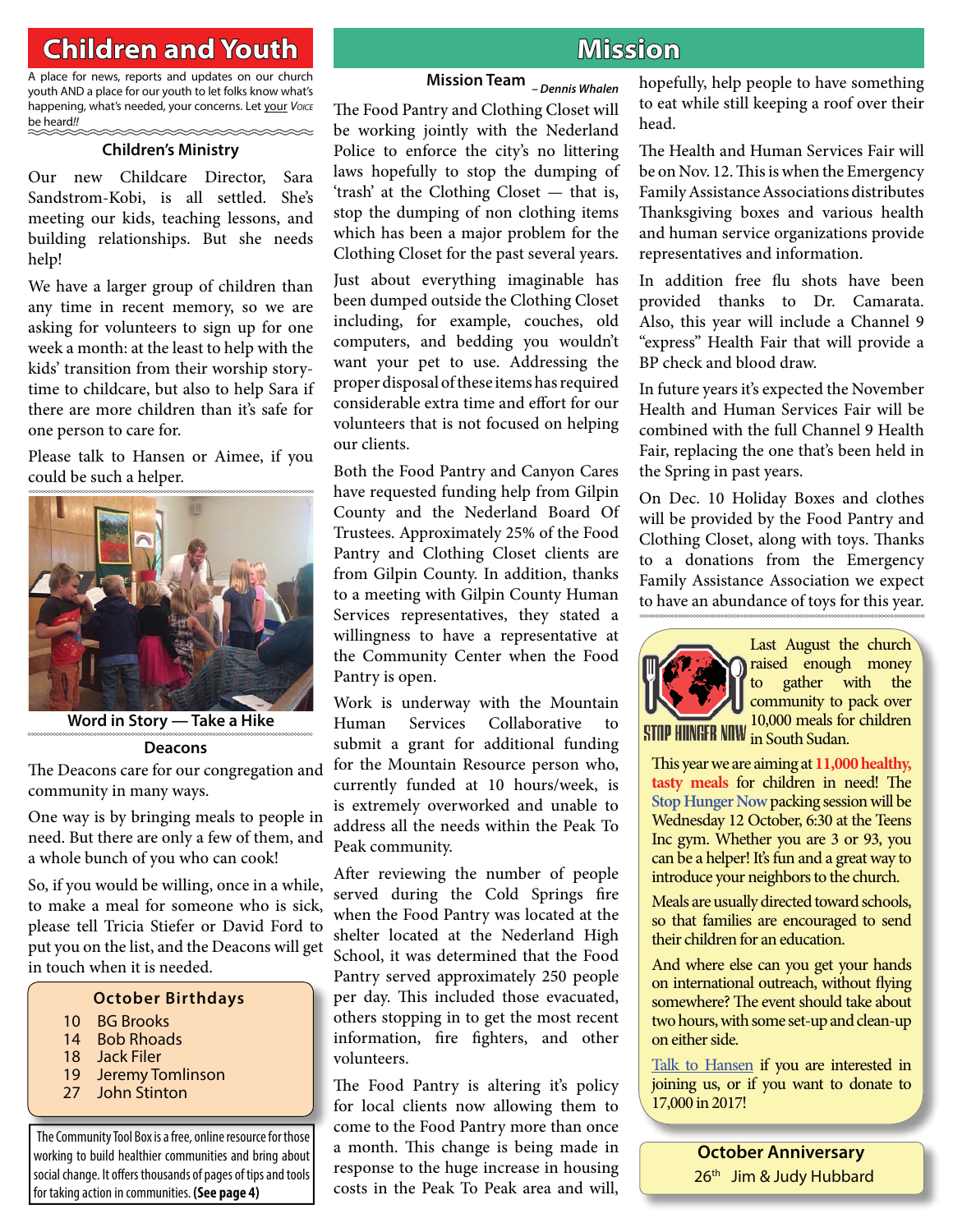### **Stewardship tewardship**



**Nederland Community Presbyterian Church** P.O. Box 467 Nederland, CO 80466

October 1, 2016

Dear NCPC Community,

Our 'little brown church with the bell' has provided folks a sanctuary for worship and comfort in Nederland for over 100 years. As well as being a home where we seek and praise God together, Nederland Community Presbyterian Church has become a hub for making the world a more Christ-like place. Whether we're packing meals to feed hungry kids in Africa or reaching out to hungry folks along the Peak to Peak, whether we're working for more reasonably priced housing so locals can stay in the mountains or providing physical, financial, or emotional support during the Cold Springs fire, folks at Nederland Community Presbyterian Church are making big changes in the world.

When I attend Plains and Peaks Presbytery meetings and share with others how much impact our congregation makes locally as well as globally, often I am met with surprise and the question, "How do you do it?" My answer is two-fold: It's our people, and our pastor. Our congregants genuinely care about each other and about creating a more just future. Our pastor inspires us with his passionate example of action and 'walking the talk' that God's grace is for everyone, those with means and those in need, the disenfranchised and those who are well connected, mountain residents and those who are just passing through. I share that our church doors are frequently open for people to come in when they need help or for advice or just to see a friendly face. As a specific example, I share that during the Cold Springs fire, our pastor and our mission elder were fixtures at the evacuation center, caring for the needs of others despite their own home evacuations.

As we look to 2017, we hope to continue God's work here in Nederland, providing warm, engaging Sunday services, fellowship opportunities for our congregation, strong pastoral leadership, and active community outreach. To do that, we need your help. This year, rather than politely asking you to pledge, I am intently asking you to dig deep as you consider your giving for next year. NCPC is at a crossroads: Can we continue to support our important mission work and achieve financial stability, or must we return to the days of a part-time pastor and a less vibrant community of faith?

Enclosed with this letter you will find a pledge card for the coming year. You will also find a form so you can tell us how you would like to participate in the work done at NCPC. Please give this annual request prayerful thought. God has provided us with so much. Search your heart for what you can share.

Thank you for your continued support of Nederland Community Presbyterian Church.

Marylou Harrison Nederland Community Presbyterian Church **Elder for Finance** 

*Pledge Card on Page 5 ledge* 

"Real generosity toward the future lies in giving all to the present". Albert Camus



### **Online Giving**

Sure, there is an offering plate every Sunday. But if you can't come to worship, or don't carry cash, now you can also give to NCPC on-line!

Try it out at <u>www.nederlandcpc.org</u>, with the obvious "Give Now" button.

We want to make it as easy as possible for you to support the great things God is doing in this community!





Judy Anderson; Doug Armitage; Willi & John Brocklehurst; Rich Deubel; Don Henningsen; Doris Hobaugh; Robert Manes; Shelley Millican; Miles Pancoast and family; Torin Perret and family; Russ Peterson; Rhonda Skeie; Mike Smith; Jim Stevens; Vince Such; Rick & Nancy Tasto; Lorena Yolo; For those serving in the military; Safe travels for all our summer partners at church.

**Men's Group** this month is going on a field trip. Let's visit a classic car collection right here in Nederland! Meet at 4 pm on 9 October, up the steep driveway at 877 Cold Springs Rd. No test drives…



Just about every **Thursday**, 9 am, at The Train Cars, everyone is invited for coffee and conversation about life, faith, church and everything in between.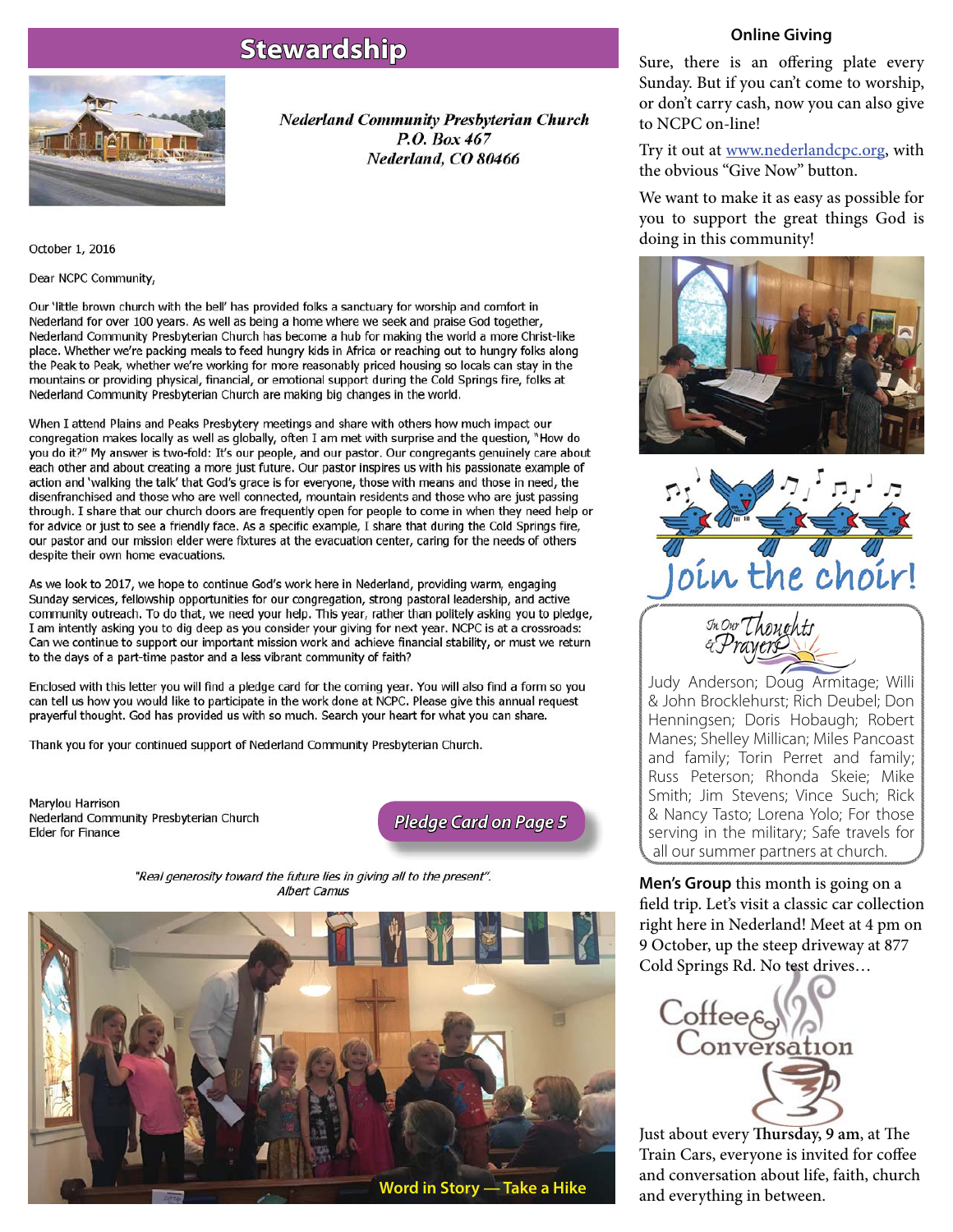

The Twelve Steps to a **Compassionate Life** by Karen Armstrong

#### **Step Ten - Knowledge**

Armstrong opens the tenth step noting that abandoning, or seeing beyond, our tribal and cultural predispositions in order to really get to know one another



is not easy. Most folks have neither the interest nor inclination to take on the difficult task of listening

with patience to begin to understand the cultural, religious and political customs of another people.

We need sources of accurate information and the personal discipline and willingness to question the ideas and data we receive. We need the support of experts, yet most of us rely on the media or our governments for this kind of information.

But our media and political leadership are not helpful. They're strongly biased stuck in the same predicament as we the people— they too are people with varying degrees of personal, selfish agendas and the willingness to communicate accurately.

Couple this with a myopic, or heavily filtered, view of the history of our country

### The Step Ten chapter ends with the **following from the Sutta Nipata 1.18.**

#### Let all beings be happy!

Weak or strong, of high, middle or low estate, small or great, visible or invisible, near or far away, alive or still to be born—May they all be perfectly happy!

Let nobody lie to anybody or despise any single being anywhere.

May nobody wish harm to any single creature out of anger or hatred!

Let us cherish all creatures, as a mother her only child!

May our loving thoughts fill the whole world, above, below, across—without limit; our love will know no obstacles—a boundless goodwill toward the whole world, unrestricted, free of hatred or enmity.

Whether we are standing or walking, sitting or lying down, as long as we are awake we should cultivate this love in our heart. This is the noblest way of living.

or our religious traditions and we begin to unconceal the complexity that lies below. This is a difficult road to tread. It requires deep commitment, thought and patience. It sends most folks scurrying back to the comfort of their traditional pet beliefs and customs.

All too often Christians decry the perceived intolerance and terrorism attributed to Islam. This demonstrates a profound ignorance of Muslim history. It also turns a blind eye on the horrific blood baths, persecution and carnage committed in the name of God by the followers of the Church.

Once again, we are being called to make a place for the other in our mind.

Just how much work is it to truly understand another's culture, politics or religious tradition?

Armstrong notes that *when Wilfred Cantwell Smith (1916–2000), the distinguished Canadian scholar of comparative religion, was teaching Islamic studies at McGill University, he used to make his students observe the fast during Ramadan, celebrate Islamic holidays, and perform the prayers at the correct times even get up for the dawn prayer—because he was convinced that it was impossible to understand another faith simply by reading books about it.*

The personal ignorance of two young men resulted in the recent Cold Springs

**If you've ever wondered what other partners of the Charter for Compassion do, check out http://ctb.ku.edu/en.**



Fire. Folks whose lives were both directly and indirectly influenced by this event berated and condemned this ignorance yet probably remain blissfully unaware of their own ignorance.

How might it feel if your personal ignorance was viewed, discussed and excoriated similarly? Didn't someone say something about removing the beam from our own eye first?

Is there perhaps an opening here for both learning and compassion to show up? After all, everything is connected and we're all in *this* together  $-$  "this" meaning the great mystery of life that we capriciously slap "answers" on without a clue of what's really going on.

This  $is$  the rubber meeting the road! It may generate friction, heat and skidding off the road. "He" didn't say His way was an easy path.

Armstrong invites the reader to engage in a couple activities designed to begin to shed some light into the areas of our ignorance. You will have to read the book to learn more; an invitation to knowledge.

In conclusion, Armstrong requests: Do not leave this tenth step until you feel that you are beginning to change your mind. This does not mean that you should reverse all your former opinions; rather, you will be developing a healthy distrust of what the Buddha called hearsay. *– Gary Ennor*

**Next Month: The Eleventh Step – Recognition**



### **Do you have questions or comments about NCPC?**

In the Presbyterian denomination, the ministry of administration for each congregation is handled by its Session of Elders (like a spiritual Board of Trustees), and the ministry of compassion is directed by the Deacons.

### Here are your church leaders and staff: Elder for Christian Ed, Aimee Tomlinson Elder for Fellowship, Kathleen Henningsen Elder for Finance, Marylou Harrison Elder for Mission, Dennis Whalen Elder for Property, Jim Reis

Elder for Worship, Dean Rundle Deacon, David Ford Deacon, Katie Haynes Deacon, Tricia Stiefer Deacon, Bette Ventrella Director of Finances, Wes Stiefer Director of Music Ministries, Annie Savage Pianist, Daniel Herman Director of Childcare, Sara Sandstrom-Kobi Custodian, John Callahan Pastor, Rev Hansen Wendlandt